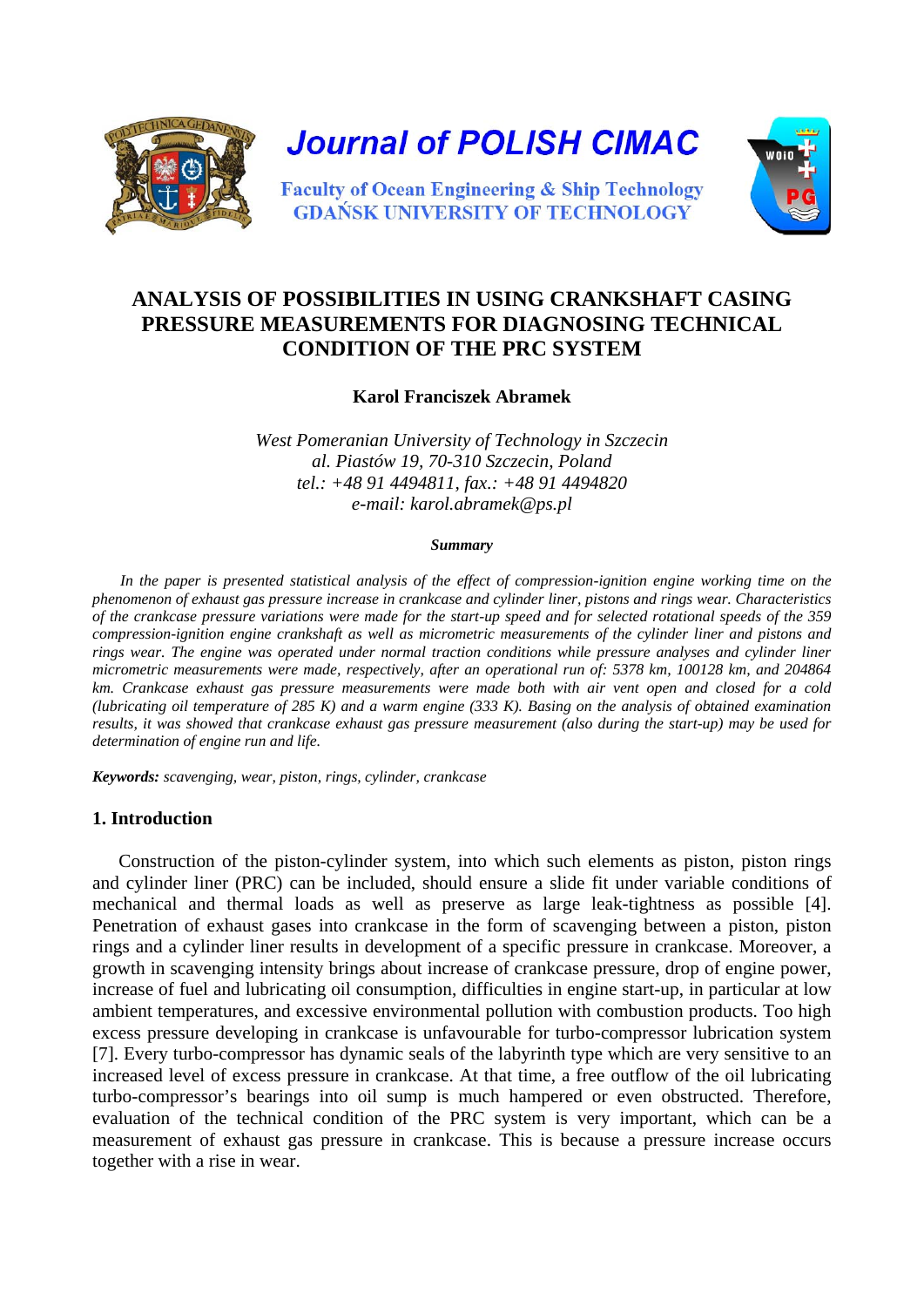#### **2. Evaluation criteria for measurement method**

When estimating the usefulness of crankcase exhaust gas pressure measurements for evaluation of cylinder liner wear degree, two criteria were adopted. First of all, results of crankcase exhaust gas pressure examination should be considerably correlated with cylinder liner wear and secondly, dynamics of determined signal change should be as large as possible. It results from literature [2, 3] that considerably correlated variables should be characterised by the correlation coefficient  $r \ge$ 0.51. It is known from experience that in case of statistical diagnostic analyses it is rather difficult to obtain such a considerable value of correlation coefficient and it requires large repeatability of measurement conditions. In this case, growth of exhaust gas pressure in crankcase induced by a rise in exhaust gas scavenging intensity in result of the increase of wear in the PRC group, in particular of cylinder liner wear, is regarded as a determined signal change. The following value was adopted as a dynamics index  $d_p$ :

$$
d_p = \frac{X_m - X_o}{X_o},\tag{1}
$$

where:

 $X<sub>m</sub>$  - is a boundary value of signal indicating the necessity of performing a repair or taking an object out of service,

 $X<sub>o</sub>$  - is an initial value of signal characterising a new object after termination of the running-in period.

#### **3. Formulation of research problem**

The wear processes in the PRC assembly are unavoidable. Nevertheless, the most intensive is wear induced by friction phenomena and processes, which is reflected in cylinder liner wear. Material losses in co-operating parts bring about development of greater and greater clearances between PRC elements [5]. This favours increase in the intensity of exhaust gas scavenging into crankcase, destruction of oil film layer, development of more intensive erosion processes and increase of oil pressure in crankcase [6]. Therefore, pressure increase in crankcase [crankshaft casing] pressure can be used for forecasting the degree of engine wear, in particular that of cylinder liner.

Diameter measurements were taken with an inside micrometer calliper in horizontal plane being distant cylinder liner end face by 20 mm, which corresponds to the piston position in the upper dead centre (UDC). It is well-known that cylinder circularity becomes deteriorated in result of wear and resembles an oval. Its larger diameter (defined as  $D_B$ ) corresponds to a plane perpendicular to the axis of engine crankshaft (it results from the dynamics of crankshaft-pistonsconnecting rods system), while a smaller one (defined as  $D_A$ ) occurs in a plane parallel to the axis of engine crankshaft. A clearance that develops then between a piston with rings and a cylinder is the main reason of both scavenging and pressure increase in crankcase. The character of clearance was determined by the following measures:

 $-$  circularity deviation measure:

$$
\Delta D_A^{\prime} = D_A - D_{avg} \left[ \mu m \right] \tag{2}
$$

where:  $D_{avg} =$ 2  $\frac{D_A + D_B}{2}$  (3)

$$
\Delta D_A^{\prime} = -\Delta D_B^{\prime} \tag{4}
$$

 $-$  cylinder liner deformation measure after insertion into engine body; it was assumed here that free cylinder liner diameters did not depart significantly from a  $\phi$  size of 110<sup>+0.011</sup> mm since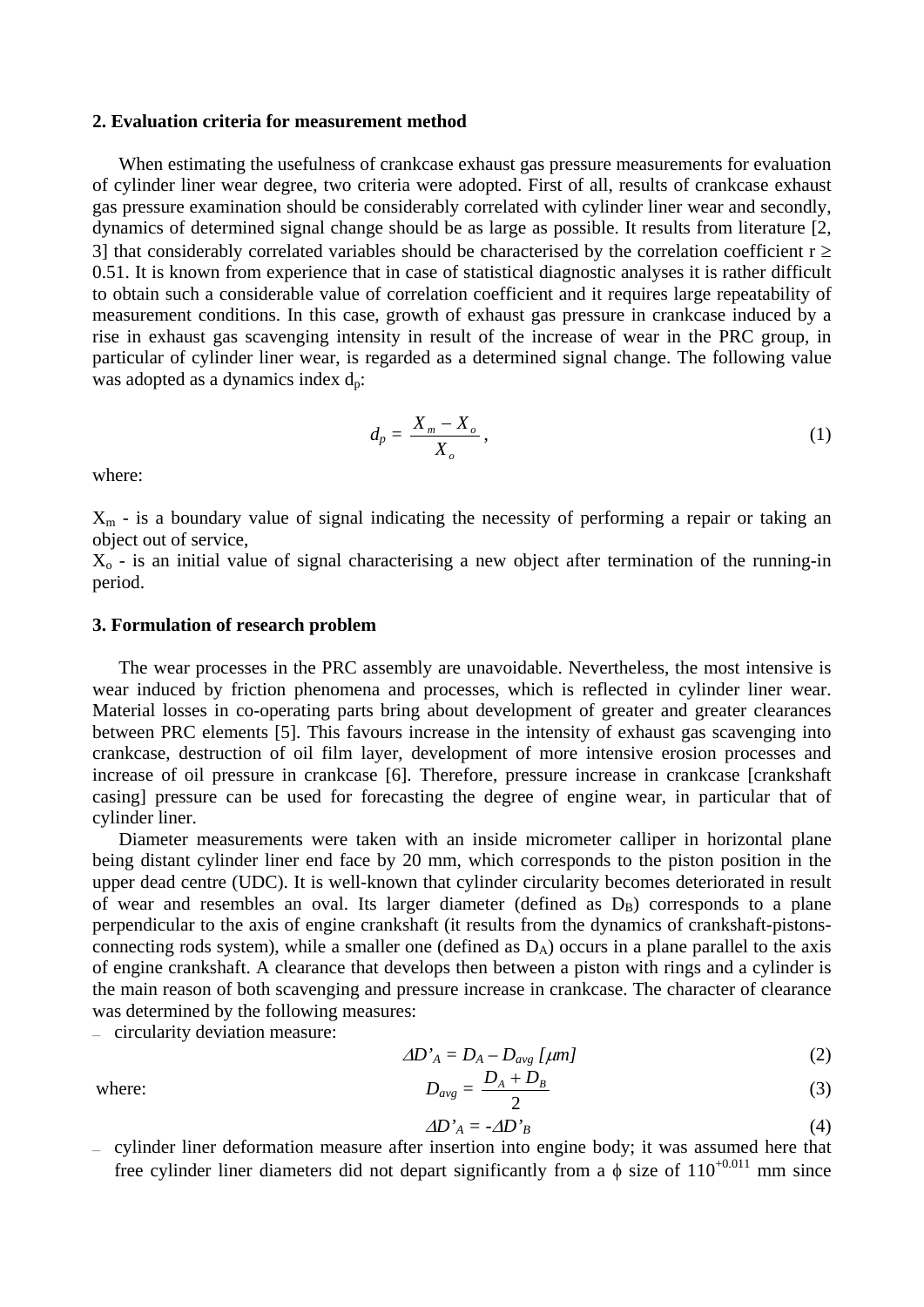production process in the aspect of precision is set out to that value; the character of clearance was expressed by a ratio of oval diameter deviations ( $\frac{\Delta}{\Delta}$ ) ∆ D D A B ) from a cylinder nominal diameter (D) equal to 110.011 mm ( $\Delta D_A = D_A - D$  and  $\Delta D_B = D_B - D$ ).

## **4. Test results**

Figure 1 presents a dependence of crankcase exhaust gas pressure in the function of rotational speed for the 359 engine respectively after a run of: 5378 km, 100128 km, and 204864 km. It can be seen that pressure in crankcase grows together with increase of operational run. For the rotational speed of crankshaft of 1500 min<sup>-1</sup> and that of 2200 min<sup>-1</sup>, local pressure extremes occur. This is caused by the phenomenon of packing ring movements reported in literature [1]. Therefore, these speeds should be avoided when diagnosing technical condition of the PRC assembly. They affect a measurement error connected with the phenomenon of ring movement. However, it is evident that increase of operational run clearly affects pressure increase in crankcase.



*Fig. 1. Dependence of the course of exhaust gas pressure in crankcase of the 359 engine in the function of rotational speed for different operational runs*

Figure 2 presents a dependence of crankcase exhaust gas pressure increase for a warm 359 engine (lubricating oil temperature of 333K) in the function of operational run expressed in kilometres. It can be seen that exhaust gas pressure in crankcase grows with increase of run.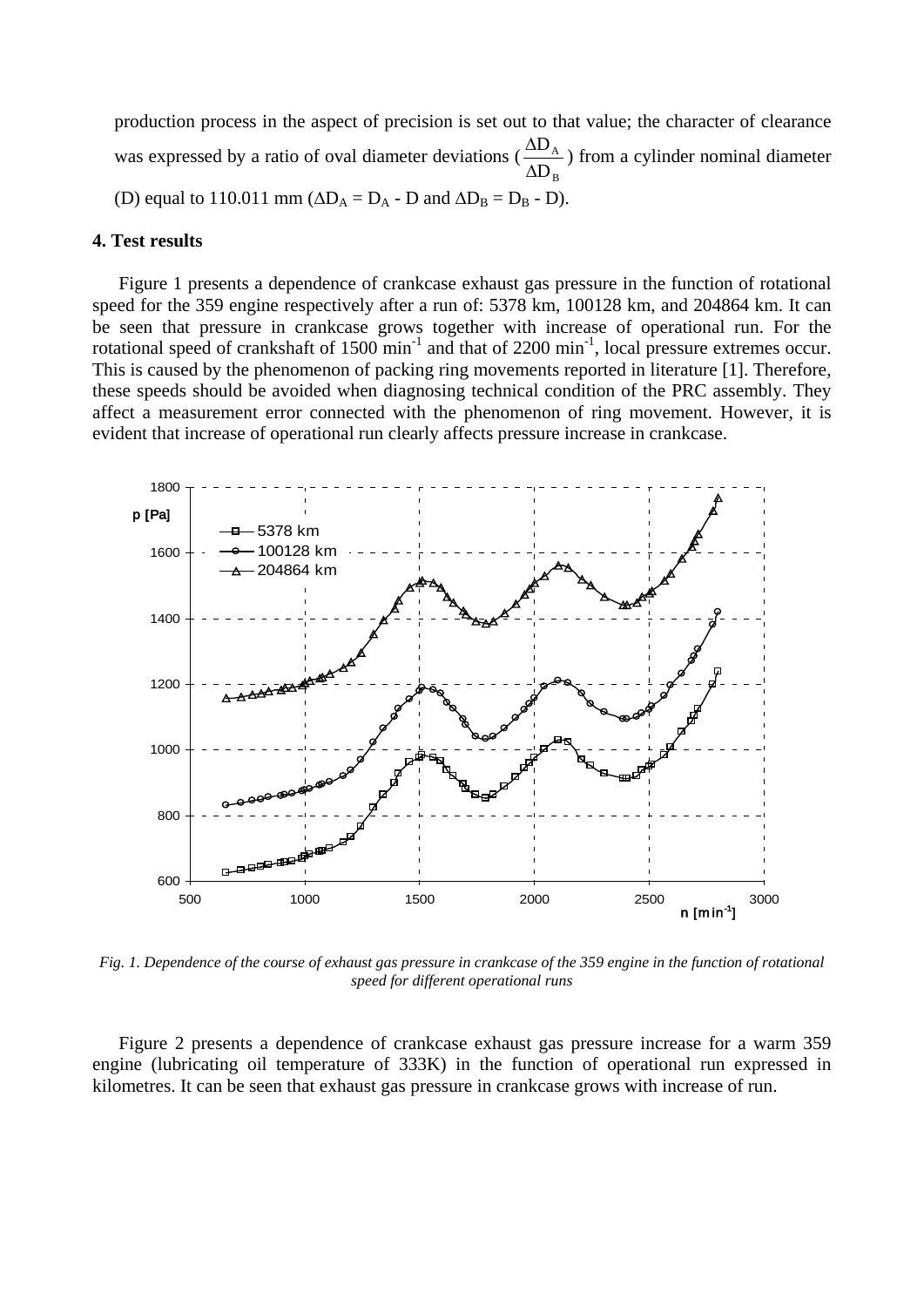

*Fig. 2. Increase of exhaust gas pressure in crankcase for a warm 359 engine in the function of operational run*

Figure 3 presents a dependence of exhaust gas pressure variations in crankcase in the function of 359 engine run for lubricating oil temperature of 285K.



*Fig. 3. Increase of exhaust gas pressure in crankcase for a cold 359 engine in the function of operational run*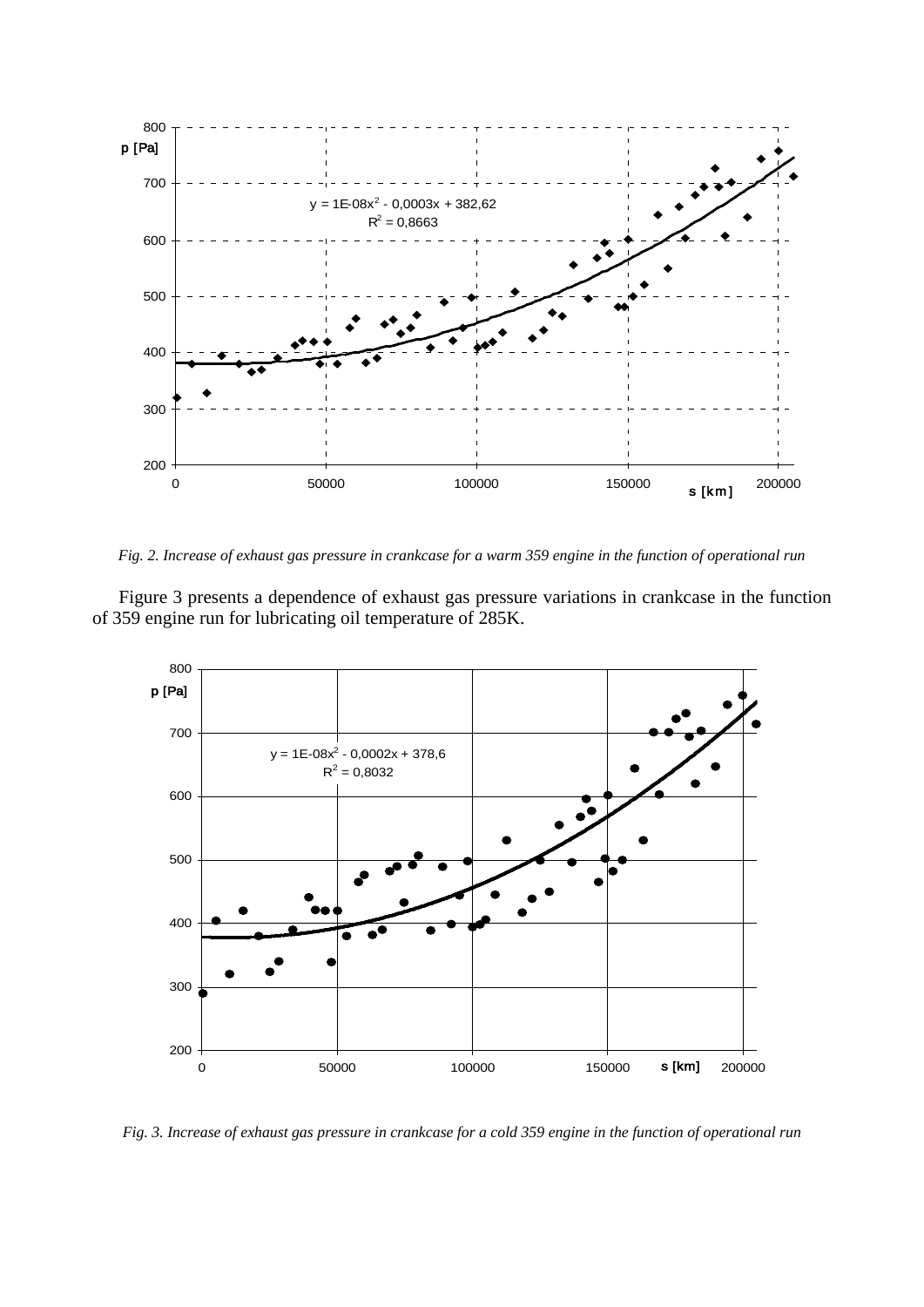



*Fig. 4. Increase of exhaust gas pressure in crankcase of the 369 engine for closed air vent in the function of operational run*

On the other hand, average tear values for respective cylinders of the 359 engine after a run of 204864 km amounted to:

- for first cylinder  $-0.032$  mm,
- for second cylinder  $-0.041$  mm,
- for third cylinder  $-0.066$  mm,
- for fourth cylinder  $-0.081$  mm,
- for fifth cylinder  $-0.074$  mm,
- for sixth cylinder  $-0.065$  mm, whereas maxmimum wear values were as follows:
- for first cylinder  $-0,120$  mm,
- for second cylinder  $-0.105$  mm,
- for third cylinder  $-0.118$  mm,
- for fourth cylinder  $-0,124$  mm,
- for fifth cylinder  $0,122$  mm,
- for sixth cylinder  $-0.129$  mm.

In order to determine a maximum oval, largest differences were calculated in planes A-A and B-B as well as C-C and D-D at one level  $l_1 = 20$  mm from the top edge. The oval sizes were as follows:

| - first cylinder  | maximum 0.122 mm | $minimum\ 0.012\ mm$ |
|-------------------|------------------|----------------------|
| - second cylinder | maximum 0.140 mm | $minimum\ 0.024\ mm$ |
| - third cylinder  | maximum 0.131 mm | $minimum\ 0.016\ mm$ |
| - fourth cylinder | maximum 0.099 mm | $minimum\ 0.018\ mm$ |
| - fifth cylinder  | maximum 0.108 mm | $minimum\ 0.014\ mm$ |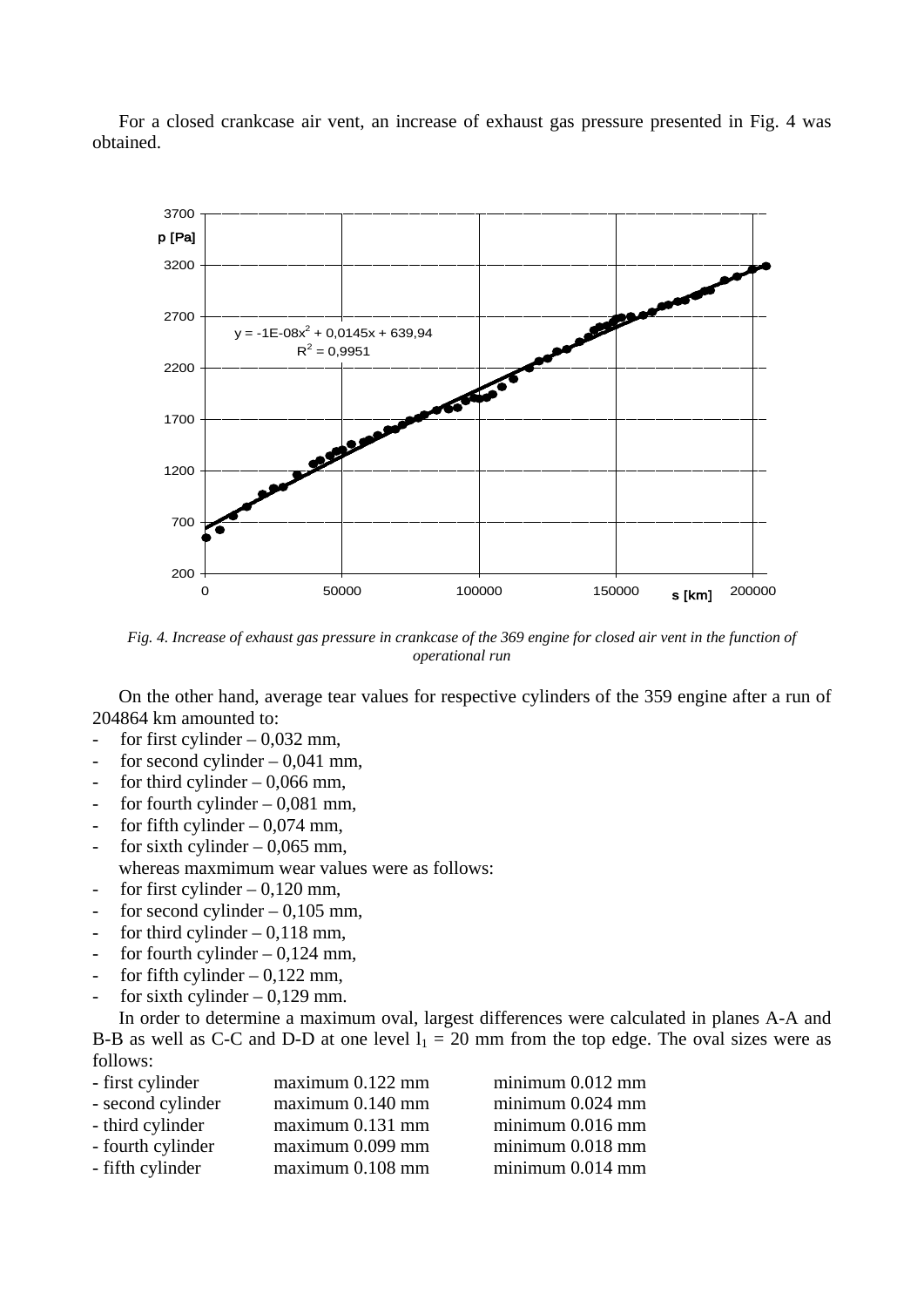| - sixth cylinder | $maximum$ 0.127 mm | $minimum\ 0.022\ mm$ |
|------------------|--------------------|----------------------|
|------------------|--------------------|----------------------|

In order to analyse the conicity, differences in dimensions were calculated in respective planes, i.e. A-A, B-B, C-C and D-D at levels  $l_1 = 20$  mm and  $l_7 = 245$  mm. The results point to negative taper (taper towards a lower part of cylinder should be considered to be a negative one). The conicity values were on average as follows:

| - for first cylinder  | $0.028$ mm | negative |
|-----------------------|------------|----------|
| - for second cylinder | $0.025$ mm | negative |
| - for third cylinder  | $0.028$ mm | negative |
| - for fourth cylinder | $0.023$ mm | negative |
| - for fifth cylinder  | $0.021$ mm | negative |
| - for sixth cylinder  | $0.019$ mm | negative |

Maximum piston wear values in the plane perpendicular to piston pin axis were as follows:

| $0.12$ mm |
|-----------|
| $0.13$ mm |
| $0.09$ mm |
| $0.11$ mm |
| $0.12$ mm |
| $0.11$ mm |
|           |

Mean wear values for the height of respective rings were as follows:

- for first packing rings  $0.019$  mm,
- for second packing rings 0.012 mm, and
- for third packing rings  $0.009$  mm.

Mean values from maximum wear values for the breadth of respective rings were as follows:

- for first packing rings 0.189 mm,
- for second packing rings  $0.144$  mm, and
- for third packing rings  $-0.112$  mm.

Mean wear values for the breadth of respective rings were as follows:

- for first packing rings 0.151 mm,
- for second packing rings  $0.113$  mm, and
- for third packing rings 0.098 mm.

The size of piston-ring joint clearance in all packing rings after their insertion into a cylinder hole was larger that of entrance clearances by:

- 1.44 mm for first packing rings,
- 1.06 mm for second packing rings, and
- 0.93 mm for third packing rings.

In order to analyse a decrease in ring elasticity, crank pin effort values were measured at ring closure to piston-ring joint sizes measured after insertion into cylinder liner and comparison with initial values. The elasticity decrease was on average as follows:

- for first packing rings  $-7.1$  N,
- for second packing rings  $-5.2$  N, and
- for third packing rings  $-2.3$  N.